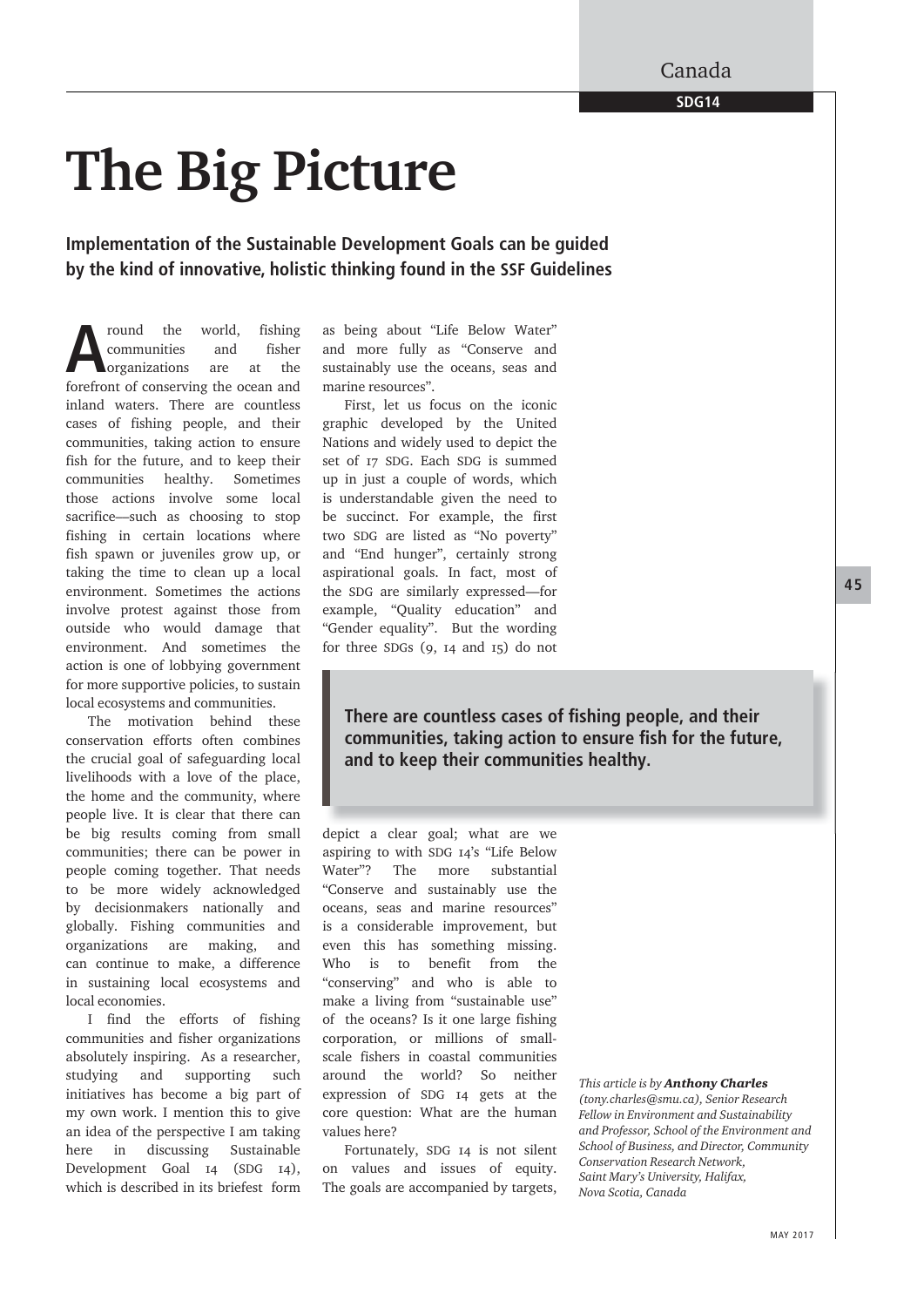and here, two particular targets stand out. Target 14.7 states: "By 2030, increase the economic benefits to Small Island Developing States and Least Developed Countries from the sustainable use of marine resources, including through sustainable management of fisheries, aquaculture and tourism." Target 14.b is to "provide access for small-scale artisanal fishers to marine resources and markets". The latter is, importantly, accompanied by a measurable indicator (14.b.1: http://www. oceanactionhub.org/sdg-14-targets-

**...implementation of SDG14 should be closely informed by the content of the SSF Guidelines––not only for small-scale fi sheries, but indeed in terms of the future**  of fisheries and of oceans more broadly.

> context-and-indicators) to monitor "progress by countries in the degree of application of a legal/regulatory/ policy/institutional framework which recognizes and protects access rights for small-scale fisheries". So these aspects of SDG 14 are certainly aiming in a direction to combine both ocean well-being and human well-being, something well worth emphasizing for SDG 14 overall.

> Indeed, I had the privilege recently of serving as a moderator of an online discussion within the "Ocean Action Hub" hosted by the United Nations Development Programme (UNDP), with the Governments of Sweden and Fiji, leading up to the UN Ocean Conference in June 2017. The online forum, co-moderated with FAO, UNEP, UNDP and university partners, was on the theme "Ensuring Sustainable Marine and Coastal Ecosystems". Interestingly, while that theme may have seemed to have a more ecological than a people focus, in fact the interventions in the forum were largely about issues of human wellbeing and of governance. That reflects the reality, so commonly expressed in the practical actions of fishing communities and fisher organizations, that ecosystem well-being and human well-being are inextricably linked.

Not only do humans rather obviously benefit from healthy ecosystems, at the same time human well-being and sustainable livelihoods create the conditions for effective conservation actions.

That leads to the reality that the 17 SDGs must not be taken one at a time. They are all linked together. There is a risk that some, whether engaged in fisheries and other ocean uses, or in the marine conservation field, may focus excessively on just SDG 14, and not on the essential linkages among the SDGs. Can we really achieve healthy oceans if the world is lacking h food security and food sovereignty fo (SDG 2), decent work (SDG 8) or ( strong institutions (SDG 16)? Can we st be doing the right thing with oceans b if we ignore poverty (SDG 1), gender if equality (SDG 5) or climate action (SDG 13)? Of course not. There are ( strong two-way connections between these SDGs and the conservation and h sustainable use of fishery and ocean resources. Happily, the wonderful SSF Guidelines recognize these connections clearly, with a groundbreaking integration of fisheries with matters that go beyond the fishery per se––in the surrounding community, social, economic and governance systems. Indeed, I suggest that implementation of SDG14 should be closely informed by the content of the SSF Guidelines––not only for small-scale fisheries, but indeed in terms of the future of fisheries and of oceans more broadly.

That truth—of interactions among the SDGs—is reflected in recent statements by several governments, in preparation for the UN Oceans Conference. That is certainly the case with my own country, Canada––a nation that not long ago developed the dubious distinction of almost thwarting international acceptance of the SSF Guidelines. That record was under the previous national government, which was also well known for cuts to ocean science and management, cancelling the national census, a lack of interest in our indigenous peoples, and opposition to action on climate change. We have now emerged from that 'dark decade'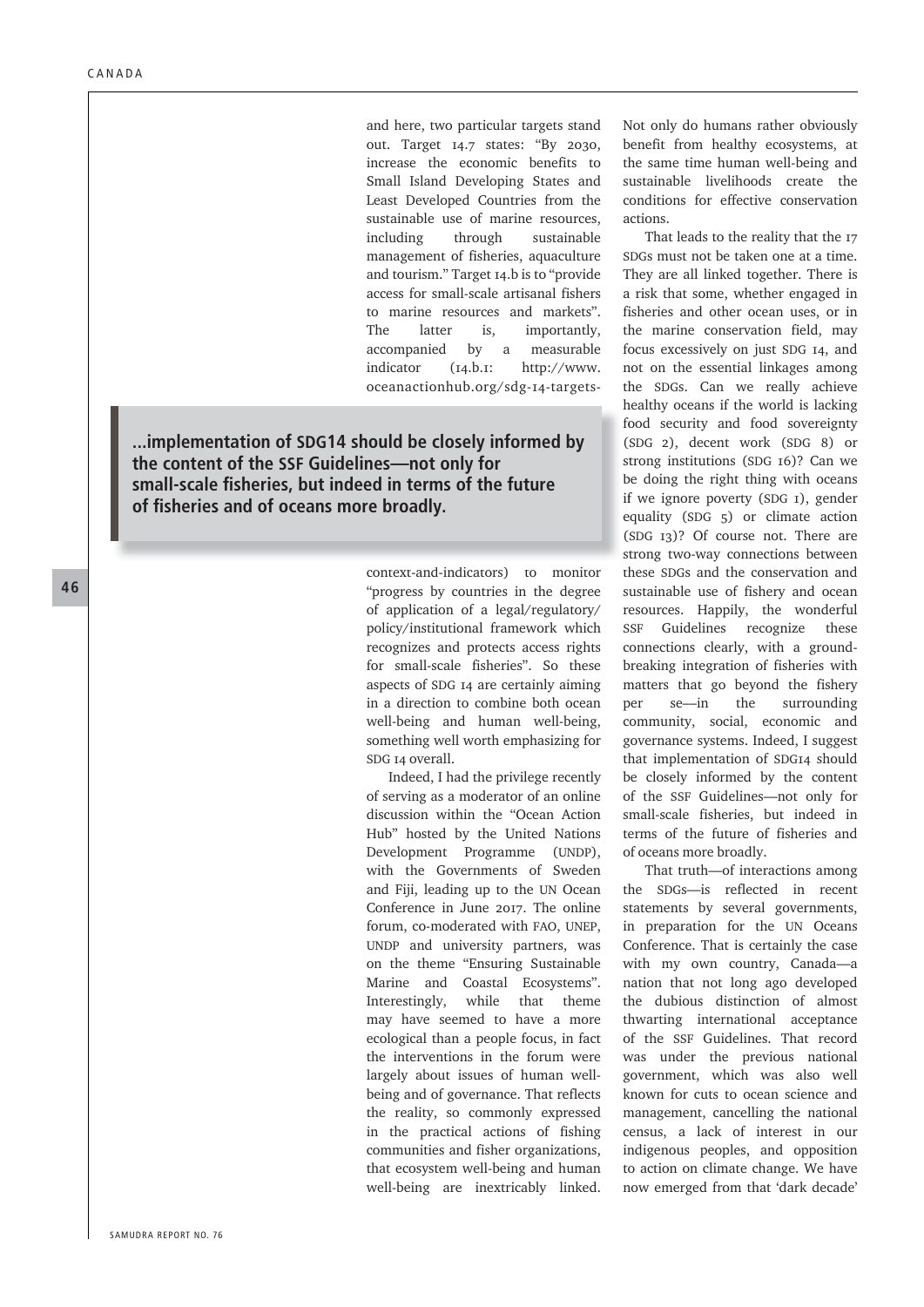and things look relatively good in comparison—although there is still room for improvement.

An important aspect of the good news from Canada lies in the words of politicians, who express support for inclusivity as a society (with accompanying support for immigration and refugees), support for gender equality, and support for forging partnerships within the country and around the world. Many in Canada see these as reflecting core national values. There are concerns, however, when it comes to concrete actions, and the funding needed to make them happen. For example, despite the positive words on partnerships globally, there has been little growth in international development aid.

Here I will focus on the Canadian government's thinking on fisheries and oceans, as portrayed in statements made at the Preparatory Meeting for the Ocean Conference, held in February 2017 at the UN.

**Statement 1:** "…we endorse the proposed substantive dialogue on increasing the economic benefits to Small Island Developing States and Least Developed Countries, and addressing the issue of access for small-scale fishers."

*Comment*: It is a positive thing to see a national government recognizing "the issue of access for small-scale fishers". On Canada's Atlantic coast, small-boat fishers are struggling to have the government properly enforce its own rules designed to ensure long-term access for the small-scale fishery, by avoiding concentration of control in the fishery, something that has already happened on the country's Pacific coast. If the Canadian government could lead by example, in ensuring "access for small-scale fishers", that would be a very positive practical development.

**Statement 2:** "Sustainable fisheries management will be critical in achieving the goals of eradicating poverty and ensuring food security".

*Comment*: This, I would say, is a true statement. Equally true would be the recognition that eradicating poverty and ensuring food security are critical to achieving sustainable fisheries management.

**Statement 3:** "The declaration should urge States and organizations to make tangible investments in scientific research, scientific co-operation and knowledge sharing to underpin efforts toward multiple targets."

*Comment*: The good news is that Canada's government restored the funding cuts that plagued its fishery science labs over the previous decade, and encouraged scientists to report publicly on their studies. The bad news is that Canada's Department of Fisheries and Oceans still lacks research staff able to address the human side of fisheries and other ocean uses.

**Statement 4:** "To achieve the targets under Goal 14, indigenous peoples as well as local knowledge will need to be meaningfully included in planning, decisionmaking, and implementation. This is true of all the targets, and, in particular, target 14.b regarding small-scale artisanal fishing. The Call to Action should reflect this need to consult with and engage local and indigenous people in implementing Goal 14."

*Comment*: This is an important statement. It needs to be put in place fully both within Canada and internationally. On the west coast

A fishing community on Canada's Atlantic coast, where small-boat fishers are struggling to have the government properly enforce its own rules

ANTHONY CHARLES